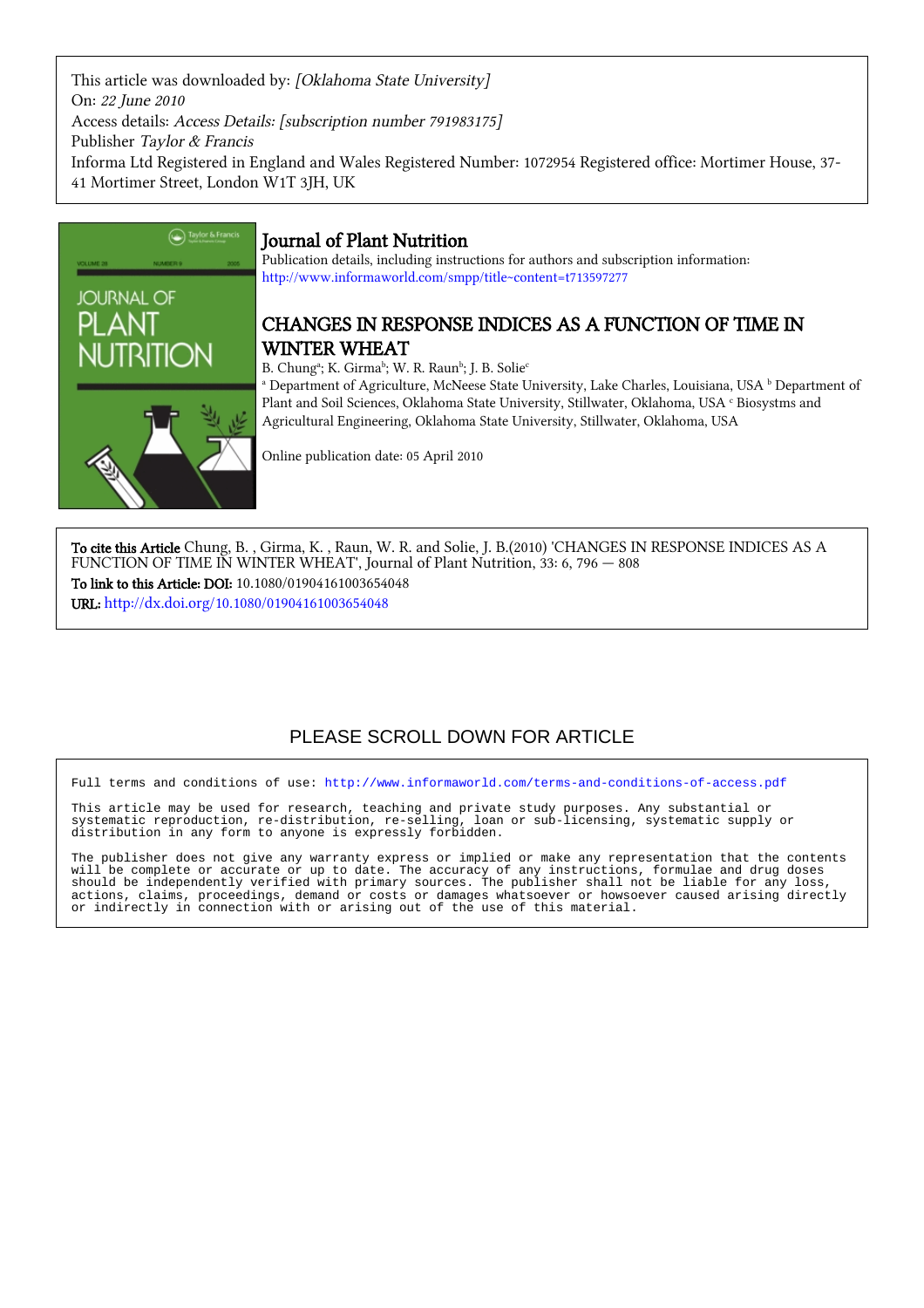

### **CHANGES IN RESPONSE INDICES AS A FUNCTION OF TIME IN WINTER WHEAT**

#### **B. Chung,<sup>1</sup> K. Girma,<sup>2</sup> W. R. Raun,<sup>2</sup> and J. B. Solie3**

<sup>1</sup>*Department of Agriculture, McNeese State University, Lake Charles, Louisiana, USA* <sup>2</sup>*Department of Plant and Soil Sciences, Oklahoma State University, Stillwater, Oklahoma, USA*

<sup>3</sup>*Biosystms and Agricultural Engineering, Oklahoma State University, Stillwater, Oklahoma, USA*

✷ *Nitrogen (N) responsiveness of crops can change with time as it is strongly influenced by inseason environmental conditions. This study was conducted to determine the relationship of N responsiveness using a response index (RI) as a function of time at five locations (Efaw, Stillwater, Lake Carl Blackwell, Perkins and Lahoma, Oklahoma) over a three-year period. Subplots of 4 m2 were established at each experimental site that employed a randomized complete block design. Normalized Difference Vegetation Index (NDVI) readings were taken using a Greenseeker (NTech Industries, Inc., Ukiah, CA, USA) handheld sensor at various growth stages. The N responsiveness (RINDVI) was determined as the ratio of NDVI readings from a non-N limiting strip and the farmer practice. Then, RI was plotted against days where growing degree days (GDD = (T\_{min} + T\_{max})/2 - 4.4<sup><i>c* $</sup>$ *C* $)$ *were* > *zero (DGDD* > *0). At all sites, RINDVI increased with advancing stage of growth. Excluding Perkins 2005 and Stillwater 2006, the relationship between*  $RI_{NDVI}$  *and*  $DGDD > 0$  *was positive and highly correlated. When the number of days from planting to sensing where DGDD* > *0 was less than 60, it is unlikely that a reliable estimate of*  $RI_{NDVI}$  *could be obtained since values were all small (close to 1.0), consistent with limited growth at the early stages of growth. Averaged over years and sites for all growth stages, the correlation of RINDVI and RIHarvest was positive and increased up to the Feekes 9 growth stage. Our results further suggested that once RI<sub>NDVI</sub> is collected, it should be adjusted using the Equation RI<sub>NDVIadj</sub>* =  $RI_{NDVI} \times [1.87/(DGDD) > 0^*$  0.00997) + 0.5876].

**Keywords:** winter wheat, normalized difference vegetation index, response index

#### **INTRODUCTION**

Supplying fertilizer nitrogen (N) when crop response is expected can improve grain production and reduce the risk of applying too much N

Received 2 July 2008; accepted 18 May 2009.

Address correspondence to K. Girma, Department of Plant & Soil Sciences, Oklahoma State University, 368 Agricultural Hall, Stillwater, OK 74078, USA. E-mail: kefyalew.desta@okstate.edu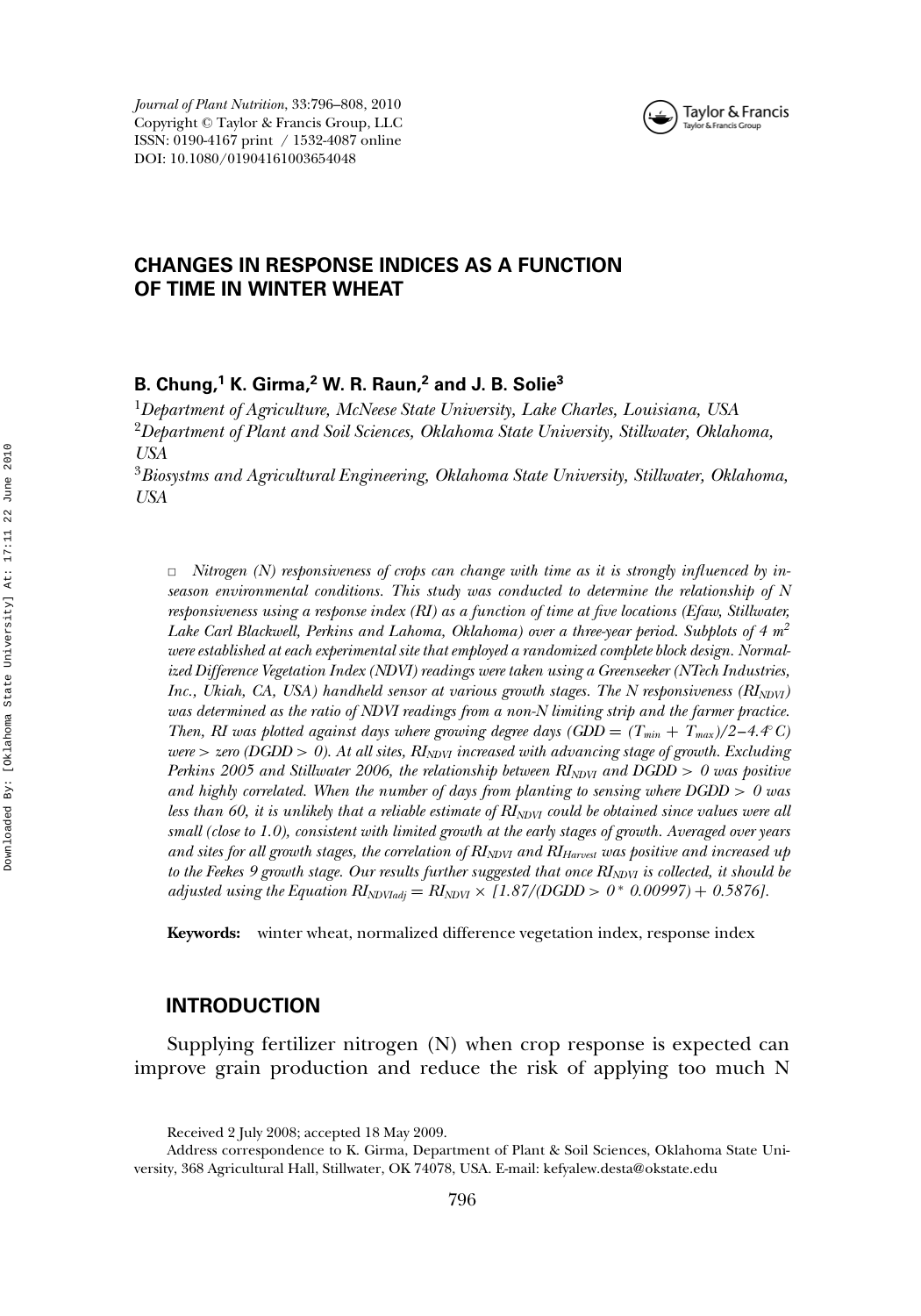(Lukina et al., 2001; Flowers et al., 2004). This has become more important today since N is the main nutrient needed for growth and development of plant tissues and yield (Chung et al., 1999; Thomason et al., 2002).

Worldwide fertilizer N consumption was 85,529,551 Mg in 1999 (NUEweb, 2007) and 60% of this consumed fertilizer N was used for cereal production (NUEweb, 2007). Nitrogen use efficiency for cereal crop production has remained low, near 33% (Raun and Johnson, 1999). An increase in cereal nitrogen use efficiency (NUE) of 1% was estimated to be worth \$235 million in 1999 for the world (Raun and Johnson, 1999) and that would be significantly higher today. A large amount of N fertilizer that is applied can remain in the soil after harvest and can be hazardous (Chen et al., 2004; Embelton et al., 1986). The presence of excess N fertilizer in the soil-plant system, which is the primary source of nitrate  $(NO<sub>3</sub>)$ -N accumulation in the soil (Vyn et al., 1999), can lead to high  $NO<sub>3</sub>-N$  concentrations in perched groundwater (Huggins and Pan, 1993; Raun et al., 2002; Spruill et al., 1996). Often  $NO<sub>3</sub>-N$  concentration in surface waters exceeds 10 mg L<sup>-1</sup>, which is the USEPA's maximum contaminant level (MCL) for drinking water (Huggins and Pan, 1993; Jaynes et al., 1999; Mitchell et al., 2000). Thus, it is important to develop techniques that will improve N management to increase efficiency (Lukina et al., 2001; Flowers et al., 2004; Washmon et al., 2002).

Nitrogen use efficiency of winter wheat (*Triticum aestivum* L.) was improved by more than 15% when N rate recommendations were based on midseason predictions of yield potential  $(YP_0)$  and RI compared to conventional N rate recommendations (Raun et al., 2002). This indicated that applied fertilizer N loss in the soil-plant system can be minimized using a sensor based N approach which uses remotely sensed reflectance characteristics of vegetation.

Remote sensing is inexpensive method to estimate N status of larger areas, and can be used to monitor N status in the field (Filella et al., 1995). It is important to note that there is an effect of soil background on reflectance if plant coverage densities are less than 50% (Heilman and Kress, 1987). Work by Huete et al. (1985) showed that soil background affects canopy reflectance, especially at low vegetation densities. However, Lukina et al. (2000) found that soil irradiance was not an important factor when plant coverage densities were more than 40%. Thus, the spectral radiance of wheat changes with plant biomass, percent vegetation coverage, and posture and structure of the plants (Lukina et al., 2000).

The NDVI (Rouse et al., 1973) is a widely used spectral vegetation index and has been utilized to determine crop yield potentials using simple regression equations (Raun et al., 2001; Teal et al., 2006). The equation established between in-season estimated yield (INSEY) and actual yield was used to compute predicted yield potential from early season NDVI readings. The sensor based system that was initially developed at Oklahoma State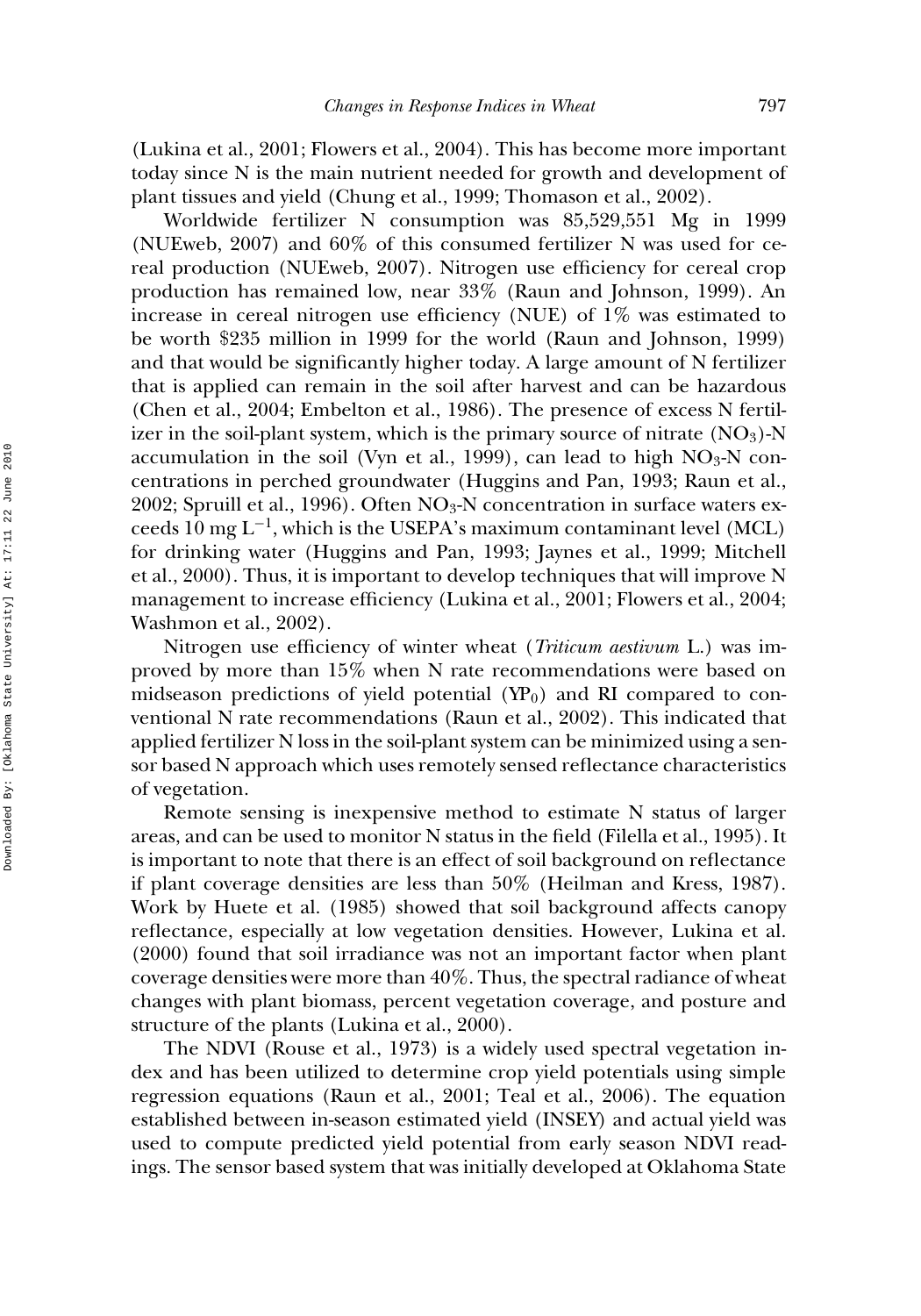University measured spectral reflectance using an integrated sensor with photodiode-based sensors and interference filters. Spectral reflectance measurements were originally determined passively using upward and downward looking photodiode sensors that collect readings in red and near infrared bandwidths (Stone et al., 1996). The active (self-illuminated reflectance) GreenSeeker hand-held optical sensor(NTech Industries, Inc., Ukiah, CA, USA) measures crop reflectance and calculates the NDVI in both the red  $(650 \pm 10 \text{ nm})$  and NIR (770  $\pm 15 \text{ nm}$ ) bandwidths in an area of 60  $\times$  10 cm when the sensor is held approximately a distance of 60 cm to 100 cm above the crop canopy.

Nitrogen requirements of winter wheat have been estimated by early season estimates of N uptake and potential yield (Lukina et al., 2001; Raun et al., 2002). Plant N uptake can be determined using GreenSeeker sensor and that is related to NDVI measured at Feekes physiological growth stages 4 (leaf sheaths lengthen) to 6 (first node of stem visible) (Lukina et al., 2001; Large, 1954; Stone et al., 1996; Solie et al., 1999).

As a further refinement, the index in-season estimated yield (INSEY) was developed to predict potential grain yield using NDVI measurements (between Feekes 4 and 6) and subsequently divided by  $DGDD > 0$ . Topdress fertilizer N rates were estimated by determining the difference between the amount of grain N uptake and early season plant N uptake (Lukina et al., 2001), and then dividing by expected efficiency factor.

The RI as proposed by several authors has predicted actual crop response to applied N thus improving NUE in cereal production within a given year (Johnson and Raun, 2003; Johnson et al., 2000; Raun et al., 2002; Mullen et al., 2003). The RI estimated in-season  $(RI_{NDVI})$  was used to predict the RI at harvest  $(RI<sub>Harvest</sub>)$  at Feekes physiological growth stages 5 (leaf sheaths strongly erect), 9 (legule of flag leaf visible), and 10.5 (heading complete). The  $RI<sub>Harvest</sub>$  is calculated using the following equation. (Mullen et al., 2003):

$$
RIHarvest = \frac{Highest Mean Yield N Treatment}{Mean Yield of the Check Treatment}
$$
 (1)

Crop N response can be estimated by  $RI<sub>NDWI</sub>$  using the Eq. (Mullen et al., 2003):

$$
RINDVI = \frac{Mean NDUI Check Treatment}{Highest Mean NDUI N Treatment}
$$
 (2)

In-season estimated yield (INSEY) and  $RI<sub>NDUI</sub>$  combined were used to estimate fertilizer rates to optimize in-season fertilizer application (Mullen et al., 2003). The objectives of this study were to determine the relationship of N responsiveness,  $RI<sub>NDVI</sub>$  and  $RI<sub>Harvest</sub>$ , and to determine how  $RI<sub>NDVI</sub>$  changes as a function of time over several sites and years in winter wheat.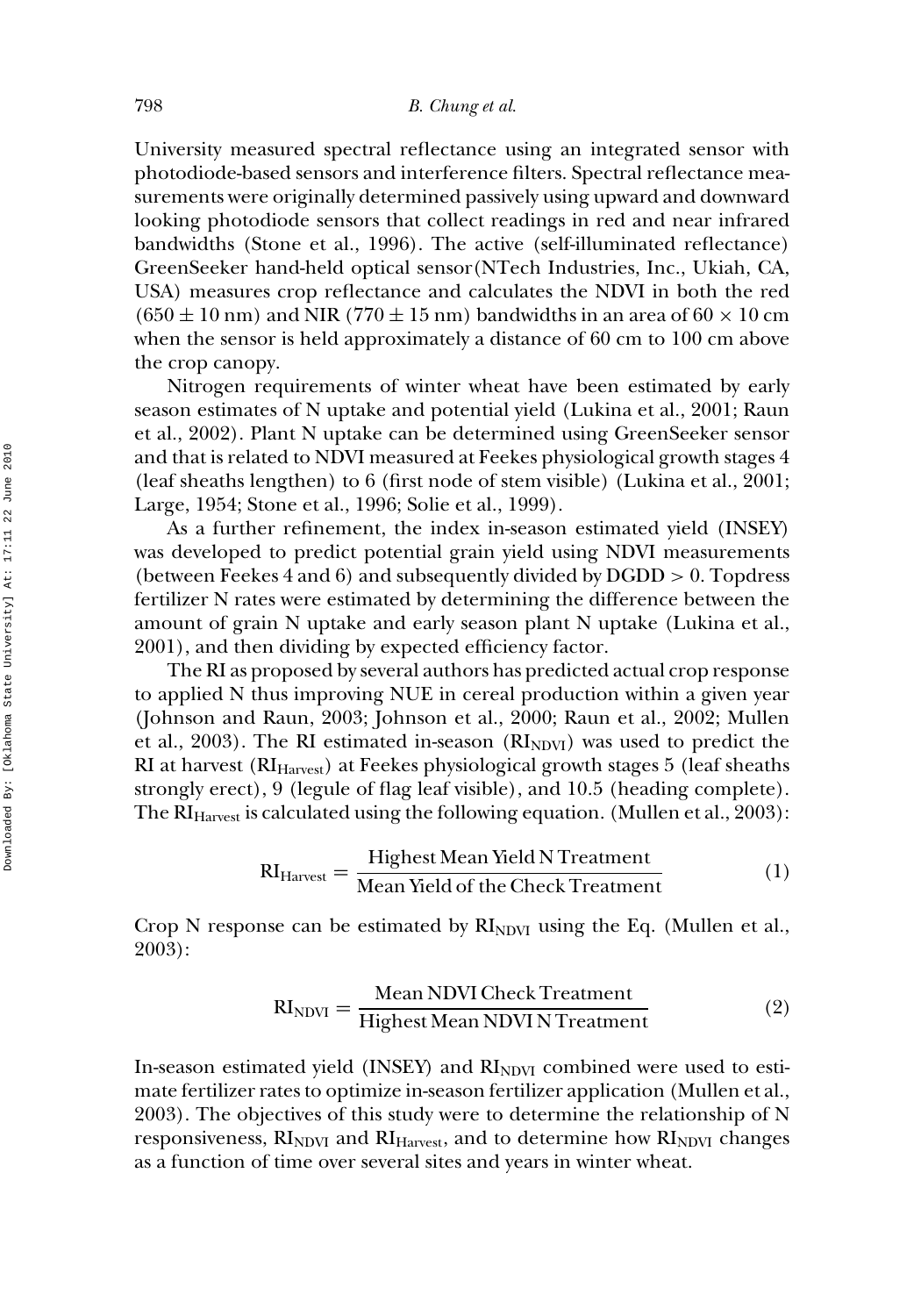#### **MATERIALS AND METHODS**

Five locations in Oklahoma [Efaw, Lahoma, Lake Carl Blackwell (LCB), Perkins and Stillwater] were used in a three-yr (2004–2006) study to evaluate changes in  $RI<sub>NDU</sub>$  over time. Soil at Efaw is Norge loam (fine mixed, thermic Udertic Paleustoll); at Lahoma Grant silt loam (fine-silty, mixed, thermic Udic Argiustoll); at LCB Pulaski fine sandy loam (coarse-loamy, mixed, nonacid, thermic, Typic Ustifluvent); at Perkins Teller sandy loam (fine, mixed, thermic Udic Argiustoll); and at Stillwater Easpur loam fineloamy (mixed, superactive, thermic Fluventic Haplustoll).

At each site, main plots ranged in size from  $3.1 \times 9.1$  m to  $6.1 \times 15.2$ m. Subplots  $(2.0 \times 2.0 \text{ m})$  were then established within the main plots at five existing long-term experiments, each of which employed a randomized complete block experimental design. Year of establishment and fertilizer rates are reported in Table 1. While these long-term trials have diverse treatment structures with multiple nutrients, only those treatments that received preplant N applications were selected for evaluation (preplant N rates and established applications are reported by location in Table 1). Unless indicated, constant phosphorus (P) and potassium (K) rates were applied for all N treatments evaluated, and were also included in the 0-N checks. The source of nitrogen at all locations was ammonium nitrate (38-0-0) in 2004 and 2005 and urea (46-0-0) in 2006. Phosphorus and K source were triple superphosphate (0-46-0) and potassium chloride (KCl; 0-0-60).

Hard red winter wheat varieties were planted in the fall at all study sites (varieties, seeding rates, and planting dates are reported in Table 2). Composite soil samples were taken from the entire site, 0–30 cm deep, air-dried, processed and analyzed for pH, ammonium  $(NH<sub>4</sub>)-N$ ,  $NO<sub>3</sub>-N$ , available P and K and reported in Table 3. Rainfall for winter wheat growing season for the three-yr period is reported in Figure 1.

| Location   | Preplant N rate, kg ha <sup>-1</sup> | Year established |  |
|------------|--------------------------------------|------------------|--|
| Stillwater | $0^{\dagger}$ , 0, 44.8, 89.6, 134.4 | 1969             |  |
| Perkins    | 0.56, 112, 168                       | 1996             |  |
| Efaw       | 0, 44.8, 89.6, 179.2, 268.8, 537.6   | 1993             |  |
| LCB        | 0, 50.4, 100.8                       | 2002             |  |
| Lahoma     | 0, 0, 22.4, 44.8, 67.2, 89.6, 112    | 1970             |  |
|            |                                      |                  |  |

**TABLE 1** Preplant nitrogen rates and the year each study was established

Stillwater—fixed P and K rate of 29 and 37 kg ha−1, respectively, applied to all treatments. Perkins—fixed P rate of 29 kg ha<sup> $-1$ </sup> applied to all treatments.

Efaw—no P or K needed.

LCB (Lake Carl Blackwell)—no P or K needed.

Lahoma—constant P and K rates of 19 and 56 kg ha<sup>-1</sup> applied to all treatments.

† no P or K applied.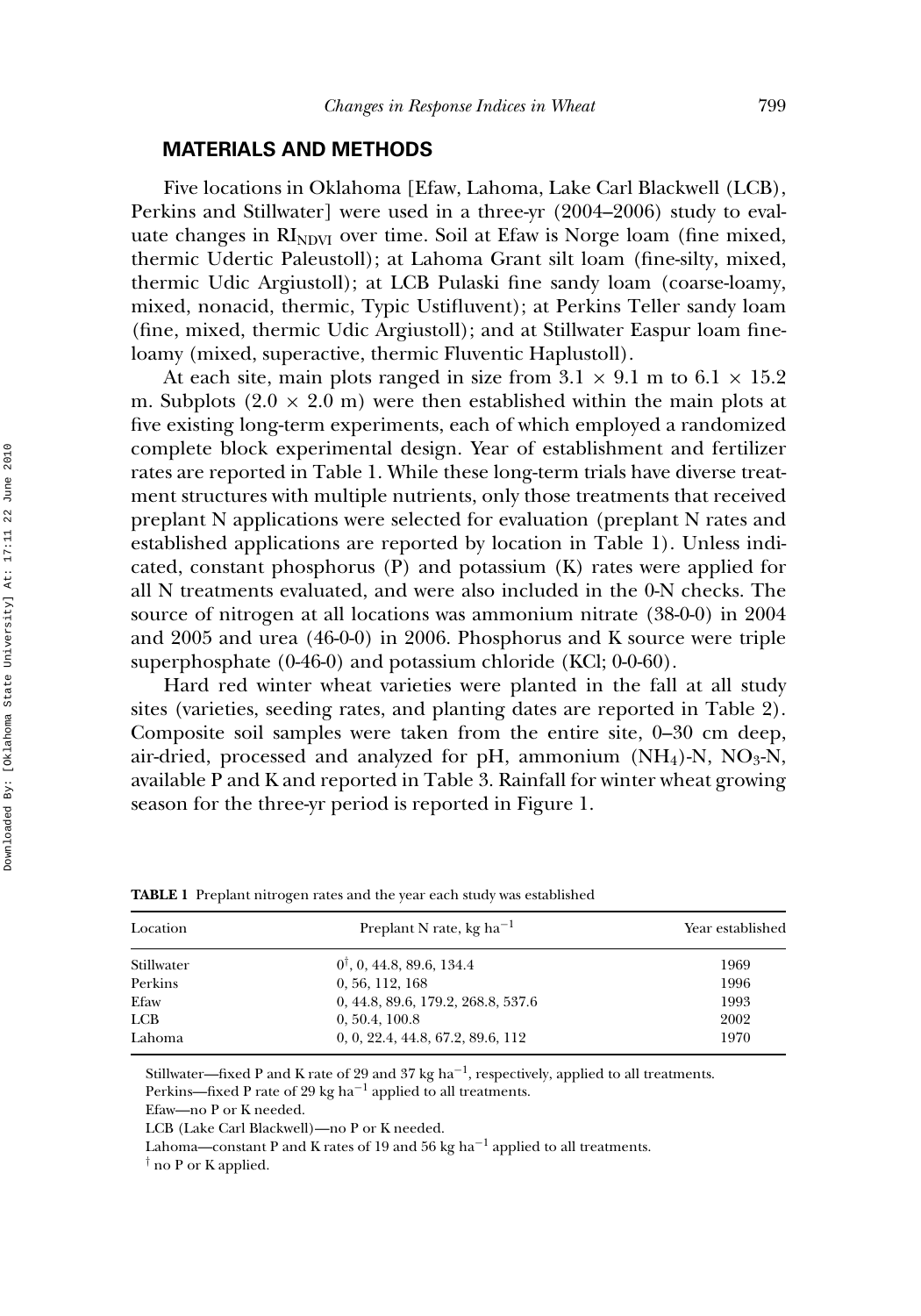| Location   | Winter wheat Varieties | Seeding rate (kg ha <sup>-1</sup> ) | Planting date $\frac{\text{mm}}{\text{dd}}$ /yyyy)<br>10/6/2003 |  |
|------------|------------------------|-------------------------------------|-----------------------------------------------------------------|--|
| Stillwater | Custer                 | 89.7                                |                                                                 |  |
| Stillwater | 2174                   | 100.9                               | 10/21/2004                                                      |  |
| Stillwater | Endurance              | 94.1                                | 10/7/2005                                                       |  |
| Perkins    | Jagger                 | 89.7                                | 9/26/2003                                                       |  |
| Perkins    | Jagger                 | 100.9                               | 9/26/2004                                                       |  |
| Perkins    | Jagger                 | 89.7                                | 10/11/2005                                                      |  |
| Efaw       | Custer                 | 89.7                                | 10/21/2003                                                      |  |
| Efaw       | 2174                   | 95.3                                | 10/17/2004                                                      |  |
| Efaw       | Endurance              | 89.7                                | 10/11/2005                                                      |  |
| <b>LCB</b> | Jagalene               | 112.1                               | 10/8/2003                                                       |  |
| <b>LCB</b> | 2174                   | 89.7                                | 10/24/2005                                                      |  |
| Lahoma     | Custer                 | 87.4                                | 10/15/2003                                                      |  |
| Lahoma     | Custer                 | 89.7                                | 9/29/2004                                                       |  |
| Lahoma     | Overley                | 75.8                                | 10/15/2005                                                      |  |

**TABLE 2** Winter wheat variety, seeding rate and planting date at study sites in Oklahoma, 2003–2005

LCB: Lake Carl Blackwell.

Normalized difference vegetation index measurements that are known to provide accurate estimates of plant biomass were collected using a GreenSeeker hand-held optical sensor from the entire  $2.0 \times 2.0$  m subplot area at each site. The operation of the hand-held Greenseeker is documented elsewhere (Freeman et al., 2007; Martin et al., 2007). Each plot was sensed in 3 strips in order to obtain an average NDVI from the entire plot at various stages of growth for potential yield and response to N. The average NDVI from the N treated and average NDVI from the check  $(0 N)$  were used to compute  $RI<sub>NDVI</sub>$  as defined in Equation 2. Normalized Difference Vegetation Index were measured at Feekes 2 (beginning of tillering), 3 (tillers formed), 4, 5, 6, 7 (second node visible), 8 (flag leaf visible), 9, and 10 (boot stage) with corresponding  $DGDD > 0$  of 63, 73, 88, 102, 113, 122, 134, 138, and 158, in that order.

A Massey Ferguson 8XP (AGCO Corporation, Duluth, GA, USA) combine was used for harvesting wheat grain from the entire subplot at all sites. Grain weights and percent moisture were recorded using a Harvest Master

|            |     | $NH_4-N$ (mg kg <sup>-1</sup> ) | $NO_3-N$ (mg kg <sup>-1</sup> ) | $P (mg kg^{-1})$ | $K$ (mg kg <sup>-1</sup> ) |
|------------|-----|---------------------------------|---------------------------------|------------------|----------------------------|
| Stillwater | 5.8 | 21.6                            | 7.0                             | 25.8             | 143.1                      |
| Efaw       | 6.3 | 11.0                            | 31.5                            | 34.3             | 234.8                      |
| LCB        | 5.9 | 15.6                            | 6.8                             | 24.3             | 97.0                       |
| Perkins    | 6.2 | 9.2                             | 8.1                             | 14.5             | 117.6                      |
| Lahoma     | 6.1 | 9.2                             | 8.2                             | 74.9             | 405.2                      |
|            |     |                                 |                                 |                  |                            |

**TABLE 3** Soil chemical properties determined prior to experiment from initial surface soil samples (0–30 cm) at five locations, Oklahoma

LCB: Lake Carl Blackwell.

pH-1:1 soil:water; K and P-Mehlich III; NH<sub>4</sub>-N and NO<sub>3</sub>-N-2M KCI.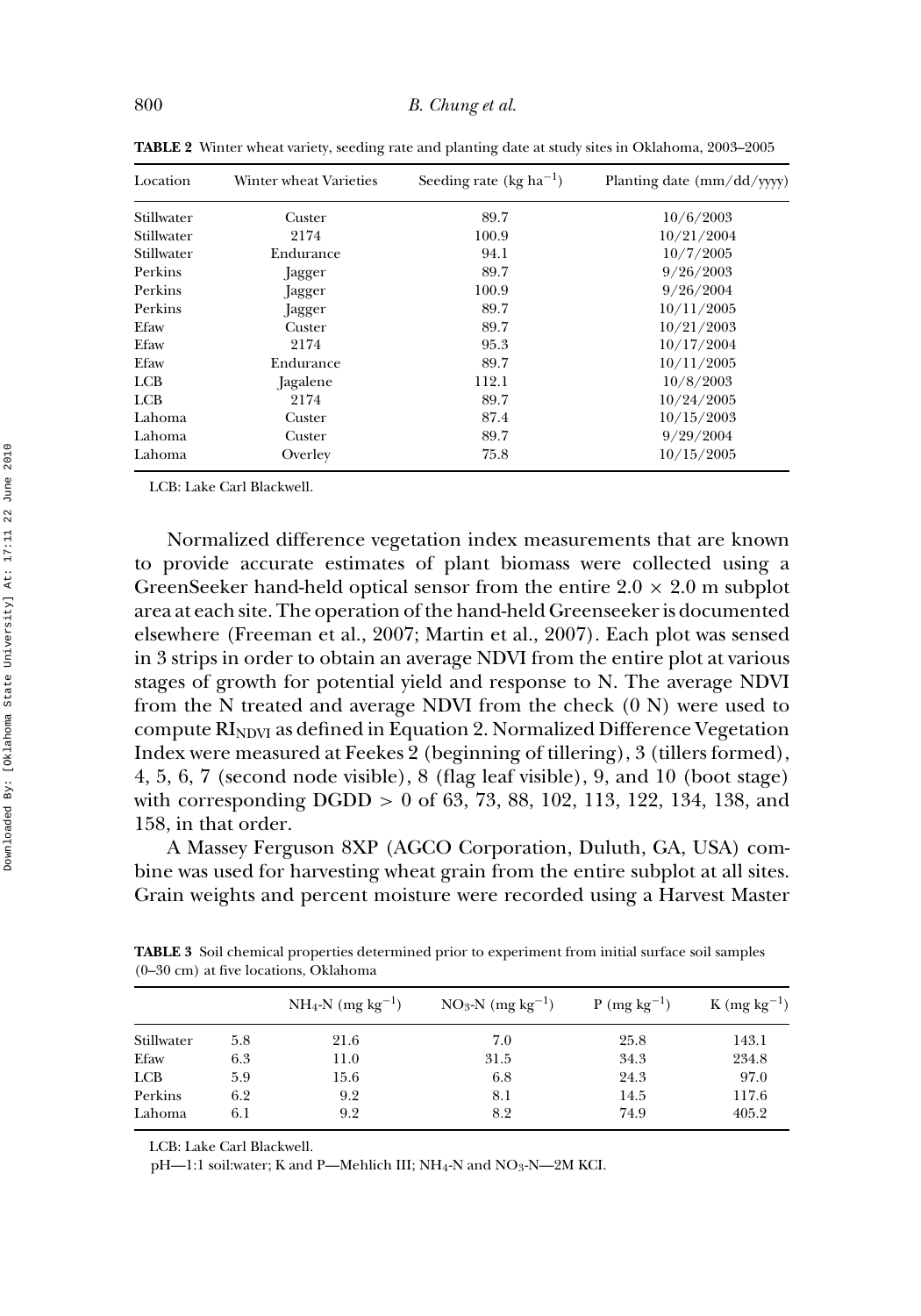

**FIGURE 1** Total monthly rain fall (mm) during crop growing season (September to June) at Lahoma, Lake Carl Blackwell, Perkins and Stillwater, 2003–2006.

(Juniper Systems, Logan, UT, USA) yield-monitoring computer and subsamples were taken for total N analysis. Sub-samples were dried in a forced air oven at 66◦C, ground to pass a 140 mesh sieve (0.10 mm), and analyzed for total N content using a Carlo-Erba NA 1500 dry combustion analyzer (CE Elantech Inc., Lakewood, NJ, USA) (Schepers et al., 1989). Data were analyzed using analysis of variance procedures within SAS V.9.0 (SAS Institute, Cary, NC, USA). The general linear model procedure was used for exploratory analysis of RI data at each sensing for the five study sites, and simple correlation and regression were used to evaluate the relationships between  $RI<sub>Harvest</sub>$ ,  $RI<sub>NDVI</sub>$  and  $DGDD > 0$ . A linear plateau model of  $RI<sub>NDVI</sub>$ on DGDD > 0 was developed using the NLIN procedure in SAS. The squared correlation coefficients of  $RI<sub>Harvest</sub>$  vs.  $RI<sub>NDVI</sub>$  from growth stages Feekes 2 to Feekes 10 (combined over site-year) were regressed against DGDD > 0. To assess the nature of this relationship, a prediction equation was developed using the best-fit model tool in SAS.

#### **RESULTS AND DISCUSSION**

The relationship between  $RI<sub>NDVI</sub>$  and  $DGDD > 0$  for Lake Carl Blackwell, and Perkins, and Stillwater (all years included for each site) are illustrated in Figures 2, 3, and 4, respectively. In general, similar increases in  $\rm RI_{NDVI}$  with advancing stage of growth were observed at all locations. The exceptions were noted at Perkins in 2005 and Stillwater in 2006 where severe moisture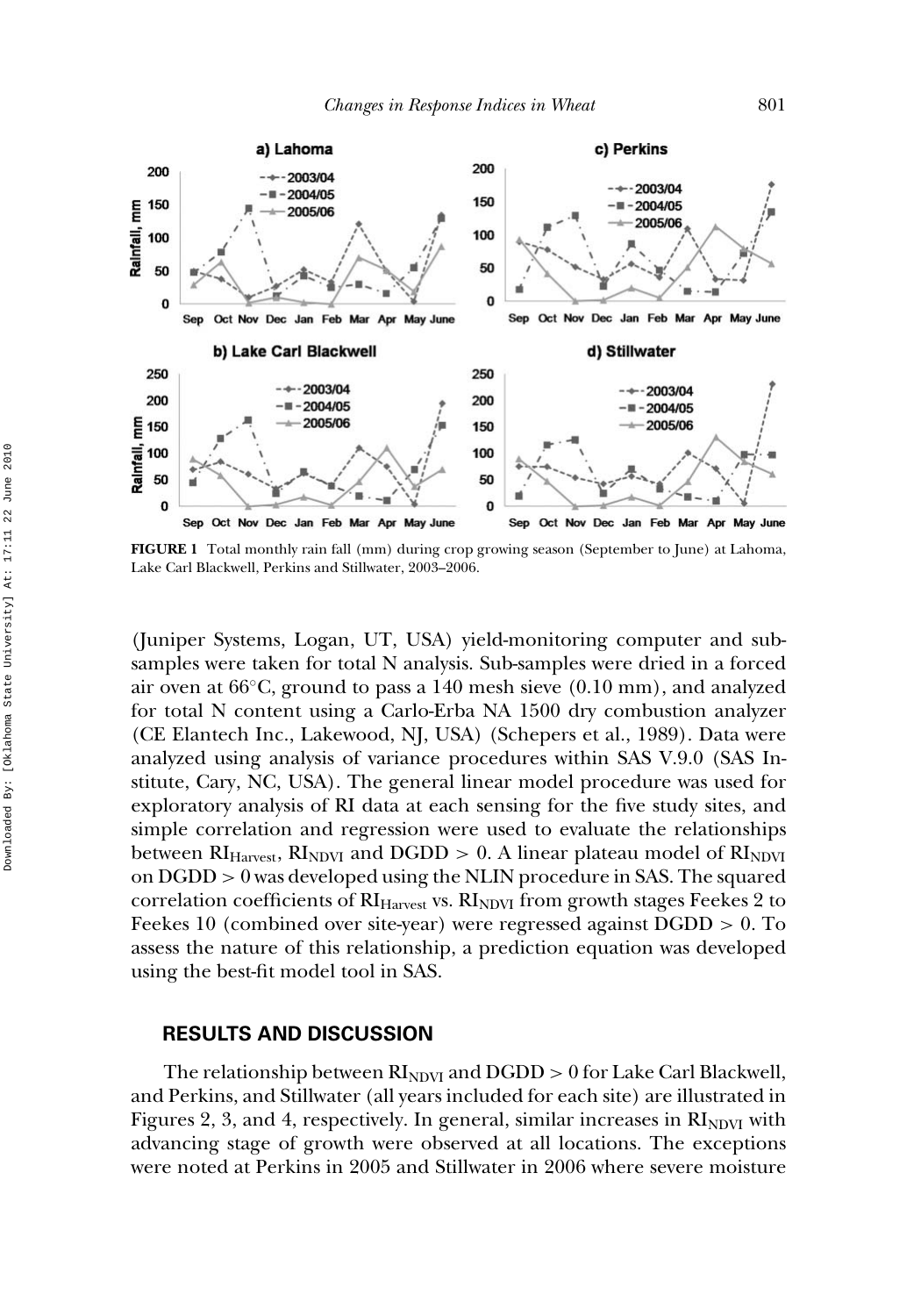

**FIGURE 2** RI<sub>NDVI</sub> plotted (linear model) as a function of days where growing degree days  $> 0$  (DGDD > 0), Lake Carl Blackwell 2004 and 2006.

stress was encountered throughout the season thus, limiting any kind of observable response to applied N (Figures 4 and 5, respectively).

For Lake Carl Blackwell, the increase in  $RI<sub>NDVI</sub>$  as a function of DGDD  $> 0$  was very similar for 2004 and 2006 (Figure 2). No data for 2005 was collected at this site. Similarly, this relationship was consistent for 2004 and 2006 at Perkins (Figure 3). At Stillwater, this relationship was significantly different for 2006 when compared to 2004 and 2005. This was likely due to limited rainfall received over the winter months restricted both growth and the potential for N response. However, it should be noted that excluding



**FIGURE 3** RI<sub>NDVI</sub> plotted (linear model) as a function of days where growing degree days  $> 0$  (DGDD > 0), Perkins, 2004–2006.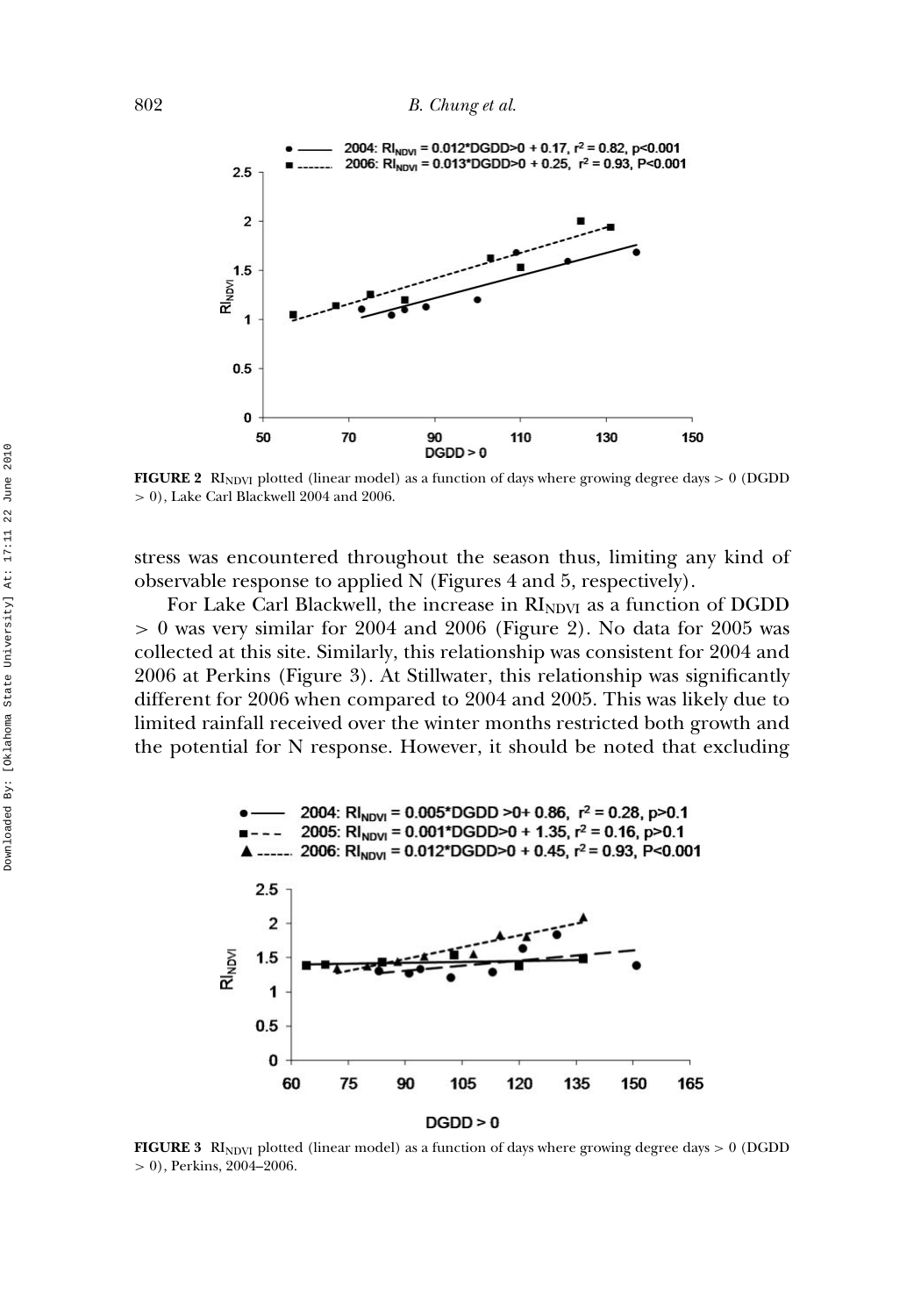

**FIGURE 4** RINDVI plotted (linear model) as a function of days where growing degree days  $> 0$  (DGDD > 0), Stillwater, 2004–2006.

this year and location, the linear increase in  $RI<sub>NDU</sub>$  was somewhat consistent over locations. In 2006, severe moisture stress was encountered throughout the growing season (Figure 1). In fact, no moisture was received for 120 d, and as a result, response to fertilizer N was not affected due to the complete lack of responsiveness when compared to the other sites.

The relationship between  $RI<sub>NDVI</sub>$  and  $DGDD > 0$  determined between Feekes growth stages 3 (tillers formed, leaves often twisted spirally) and 9 (last leaf visible, but still rolled up, ear beginning to swell) (Large, 1954) combined over sites and years is illustrated in Figure 5. Data for Stillwater in



**FIGURE 5** RINDVI plotted (linear-plateau model) as a function of days where growing degree days  $> 0$ (DGDD > 0) at all locations, 2004–2006, excluding Perkins, 2005 and Stillwater, 2006.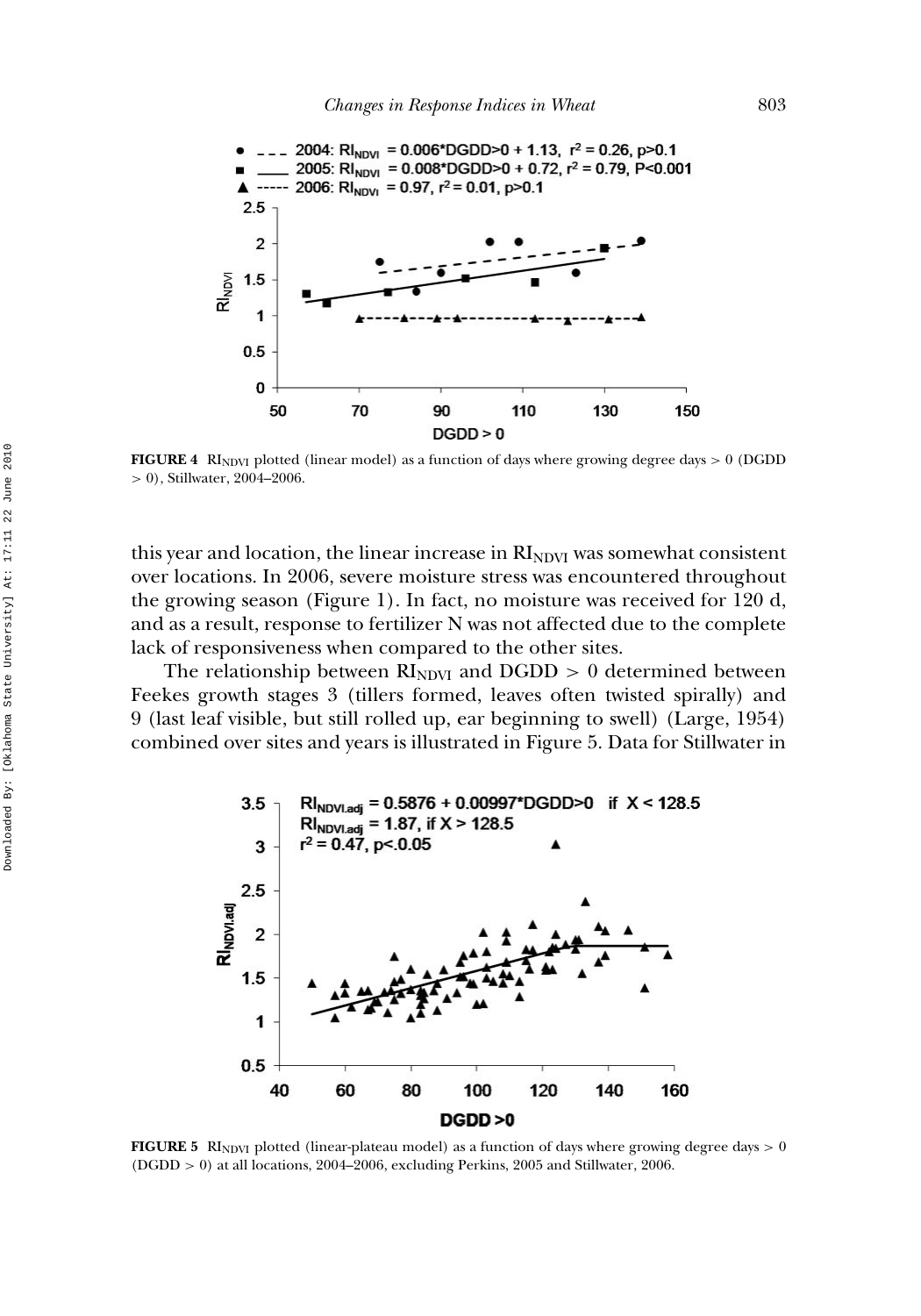2006 was not included for the over site equation generated between DGDD > 0 and  $RI<sub>NDVI</sub>$ . Similarly, limited response was noted at Perkins in 2005, largely because this is an extremely sandy soil that dries out rapidly, and as a result, limited or no response was observed. Even though early season differences in N response have been seen at this site, late season N responsiveness has in general been thwarted because of the very limited moisture holding capacity, and thus, limited resiliency to conditions where reduced rainfall is encountered.

Thus excluding Perkins 2005 and Stillwater 2006, it was found that the relationship between  $RI<sub>NDWI</sub>$  and DGDD  $> 0$  was highly significant (r<sup>2</sup> = 0.47,  $P < 0.001$ ,  $n = 102$ , Figure 5). The linear relationship with a significant positive slope clearly indicated that RI increases with advancing stage of growth. The positive relationship suggests that RI could theoretically be adjusted upwards or downwards based on the known  $DGDD > 0$ . When  $DGDD > 0$  is less than 60, the reliability of obtaining an accurate estimate of RI decreased. Observed  $RI<sub>NDVI</sub>$  values were all small early on (close to 1.0), which is consistent with limited growth expected at these early stages of growth (Figure 5). However, with this in mind, it is not uncommon for farmers to push the envelope whereby they are interested in topdressing with fertilizer N earlier in the winter. Thus, it is important to understand the mathematical relationship between time (estimated with  $DGDD > 0$ ) and estimated RI.

The basic premise of this work is that early season N responsiveness can be determined using  $\rm RI_{NDVI}$ , and this can be accomplished in time to be used to prescribe midseason, environment-specific N rates that are known to be more efficient (Mullen et al., 2003). Furthermore, in-season fertilizer can help increase NUE and yield. Applying N prior to Feekes 6, even when severe N stress is encountered, ensures that maximum yields can still be produced. Early season N application at planting is less effective in increasing grain yields than late season N applications (Wuest and Cassman, 1992). Alternatively, N applications later in the season can produce maximum yields without preplant N application. Delayed fertilization like topdress N applications in midseason, resulted in maximum yields without preplant N application at Lake Carl Blackwell in 2003, and Covington, Lake Carl Blackwell and Tipton in 2004 (Morris et al., 2006).

Sembiring et al. (1998) reported average N uptake of winter wheat at Feekes 5 to be 60 kg ha<sup>-1</sup> while only 30 kg ha<sup>-1</sup> N was removed by the Feekes 4 growth stage. Garabet et al. (1998) stated that N uptake at stem elongation in a three-yr study ranged from 30 to 65 kg ha<sup>-1</sup>. The low demand for N during the early growth stages of winter wheat (Feekes 3 and Feekes 4) helped explain the lack of finding a relationship between  $\text{RI}_{\text{NDVI}}$  and  $\text{RI}_{\text{HARVEST}}$  at those stages. Early in the growth cycle, the soil system has the capability to supply the crop with adequate levels of N. For every 1% organic matter in the soil, 23 to 46 kg N ha<sup>-1</sup> can be available for plant uptake (Zhang and Raun,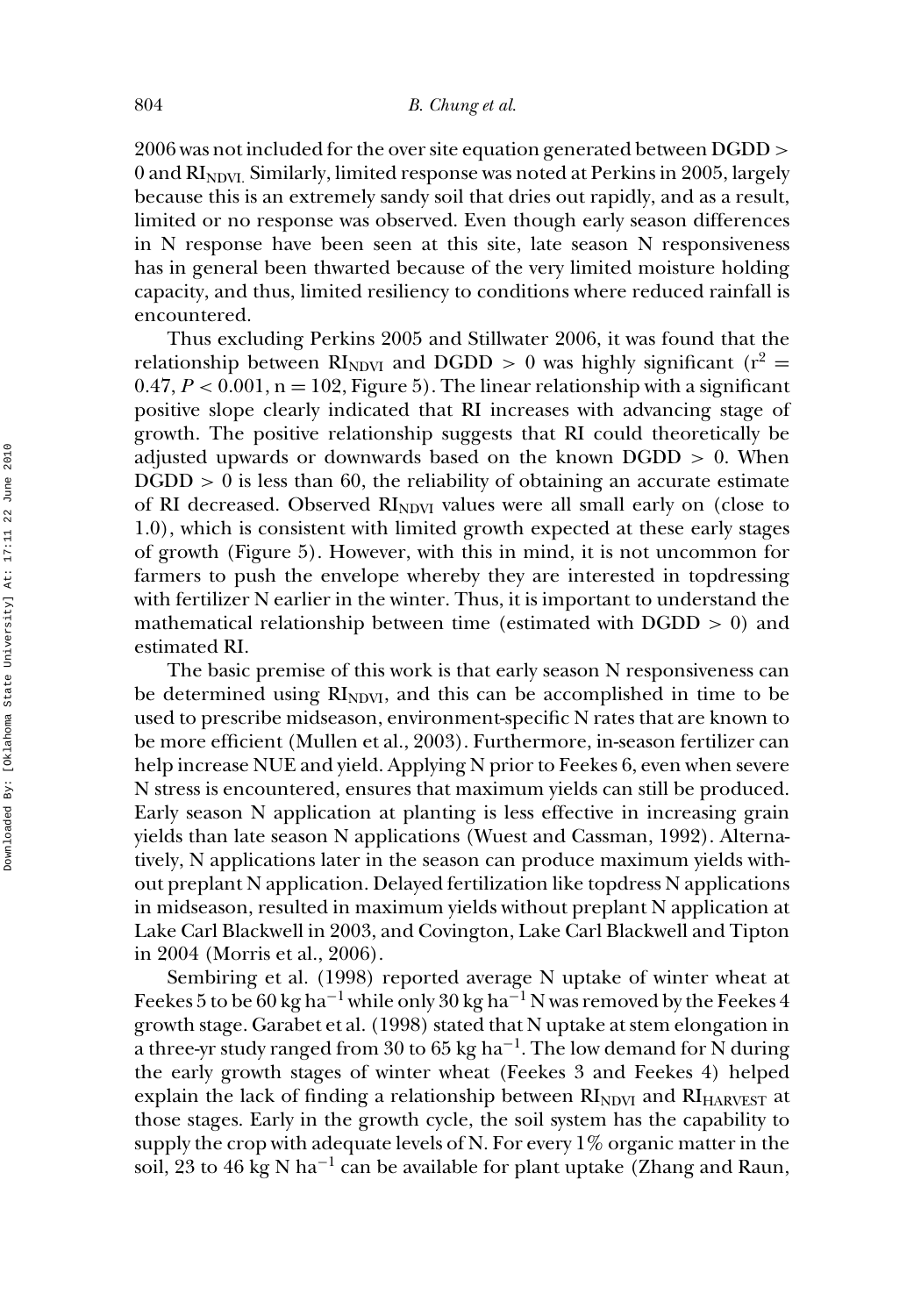

**FIGURE 6** Coefficient of simple determination (r<sup>2</sup>) of RI<sub>NDVI</sub> vs. RI<sub>Harvest</sub>, plotted (exponential model) as a function of days where growing degree days  $> 0$  (DGDD  $> 0$ ) at all locations, 2004–2006.

2006; Girma et al., 2007), depending on the environmental conditions which dictate N mineralization. Even without accounting for residual soil N from the previous crop year, the N level in the soil is often sufficient to prevent deficiencies until Feekes 5. However, by the time the plant approaches stem elongation, the level of N removed by the crop is much greater and the ability to detect differences in the farmer practice and the N-rich strip is improved. Differences in the two plots that develop (high and low N fertility) at early stages are small, and therefore the  $\rm RI_{NDVI}$  determined at these stages can underestimate RI<sub>Harvest</sub>.

As was noted, even though we attempted to detect early season N responsiveness ( $\text{RI}_{\text{NDVI}}$  vs.  $\text{RI}_{\text{Harvest}}$ ) this was virtually undetectable at Feekes growth stages  $3-4$  ( $r^2 < 0.06$ ,  $P > 0.1$ ,  $n = 24$ ). The coefficient of simple determination for the relationship between  $RI<sub>NDVI</sub>$  and  $RI<sub>Harvest</sub>$  was less than 0.2 up to Feekes 4. The relationship was improved starting from Feekes 5  $(r^2 = 0.52, P < 0.01, n = 32)$  and 9  $(r^2 = 0.56, P < 0.05, n = 30)$ .

Averaged over years and sites for all growth stages, the correlation of  $\rm RI_{NDVI}$  and  $\rm RI_{Harvest}$  was found to increase with advancing stage of growth up to Feekes 9 (Figure 6). This was expected since the demand for added N (or lack thereof) should be more pronounced as the growth cycle continues, especially in those environments where N stress is expected. Considering that the response was consistent for most of the sites included in this work, results presented in Figure 5 offer the opportunity to adjust  $\rm R_{NDVI}$  based on the known days from planting to sensing where GDD  $> 0$ . Once  $\text{RI}_{\text{NDVI}}$  is determined, it should be adjusted using the equation:

$$
RI_{NDVI,adj} = RI_{NDVI[1.87/(0.00997*DGDD>0)+0.5876]} \tag{3}
$$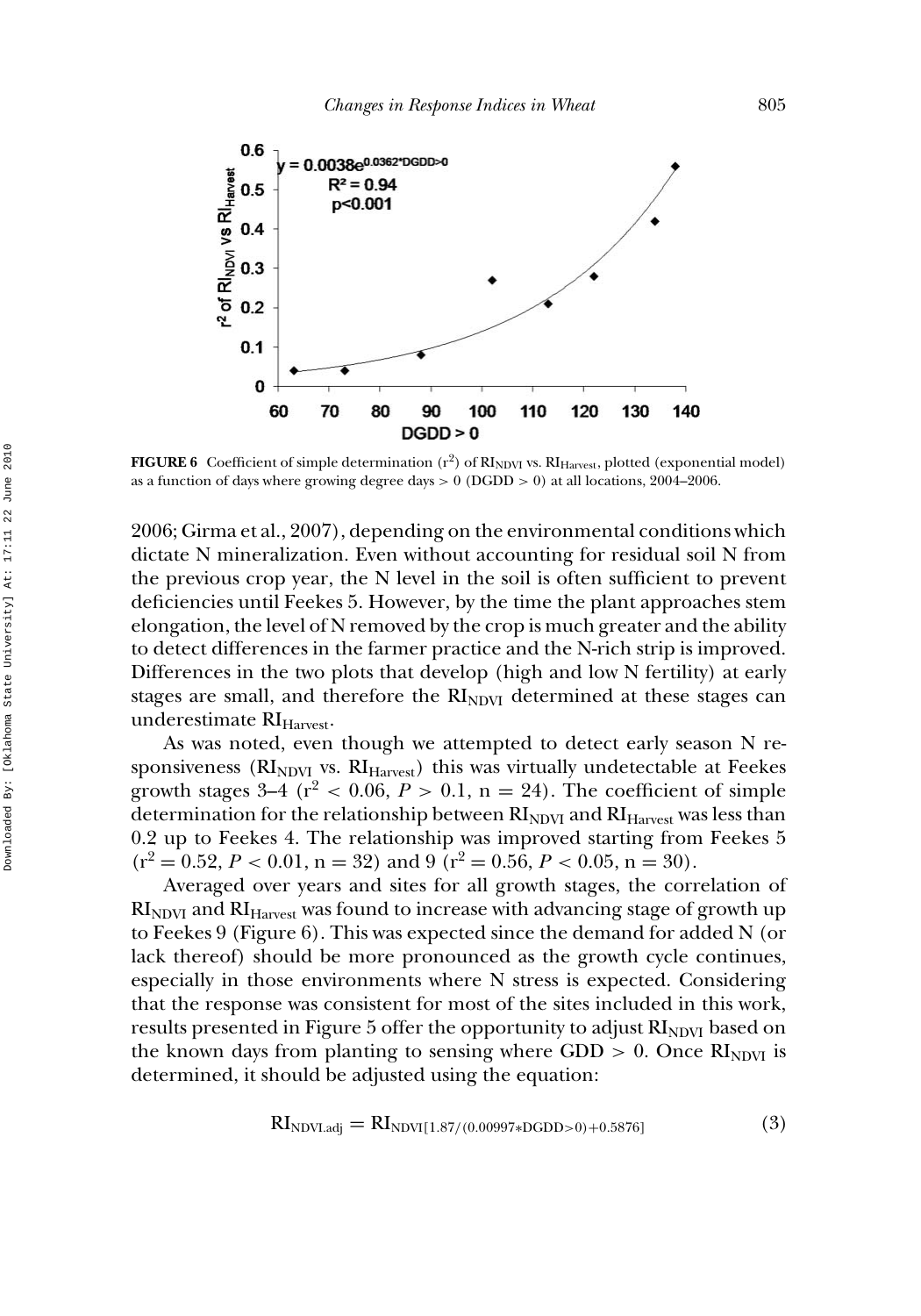If  $DGDD > 0$  is less than 128 Where:  $DGDD > 0$  as defined above  $RI<sub>NDU1.adj</sub>$ —adjusted  $RI<sub>NDU1</sub>$ 

This essentially uses the linear relationship from the linear-plateau model but using an inverse function where the numerator represents the plateau. This in turn weights RI upwards at low  $DGDD > 0$  and to a lesser extent when  $DGDD > 0$  approach the plateau ( $x = 128$ ) where theoretically there should no longer be an adjustment. In the past, RI determinations midseason have been adjusted upwards as per the work of Hodgen et al. (2005), however, this approach was not sensitive to the time when RI was determined. The approach presented here is what we believe is a needed improvement to RI values that are known to be affected by the number of days from planting to sensing where  $GDD > 0$ .

#### **CONCLUSIONS**

Based on the three years of data collected in this winter wheat study conducted at five locations across Oklahoma, it was found that estimated  $RI<sub>NDVI</sub>$  increases with advancing stage of growth. This was observed at all locations except Stillwater in 2006 and Perkins in 2005 due to severe moisture stress that was encountered during these seasons. According to these results, the RI could be adjusted based on known  $\rm DGDD > 0.$  When  $\rm DGDD > 0$  was  $<$  60, a reliable estimate of N responsiveness using  $\mathrm{RI}_\mathrm{NDVI}$  was not considered possible. The relationship between  $\rm{RI}_{NDVI}$  and  $\rm{RI}_{Harvest}$  was inconsistent at Feekes growth stages 2, 3, and 4. Beyond this point, the correlation of  $\text{RI}_{\text{NDVI}}$ and RI<sub>Harvest</sub> increased with advancing stage of growth up to Feekes 7, and subsequently stabilized. This study shows that  $RI<sub>NDVI</sub>$  can be used to estimate crop N responsiveness and that could be used to optimize in-season fertilizer N rate recommendations that will ultimately lead to increased NUE and yield, and reduce the risk of over application of nutrients to the environment. Our results suggest that once  $RI<sub>NDVI</sub>$  is collected, it should be adjusted using Equation 3. The  $RI<sub>NDV1.adj</sub>$  equation can be used to get a better nitrogen rate.

#### **REFERENCES**

- Chen, Q., X. Li, D. Horlacher, and H. P. Liebig. 2004. Effect of different nitrogen rates on open-field vegetable growth and nitrogen utilization in the north China plain. *Communications in Soil Science and Plant Analysis* 35: 1725–1740.
- Chung, R., H. Chen, and P. Wu. 1999. Effect of split applications of nitrogen fertilizer on the growth and nitrogen composition of Chinese mustard. *Communications in Soil Science and Plant Analysis* 30: 307–316.
- Embelton, T. W., M. Matsumura, L. H. Stolzy, D. A. Devitt, W. W. Jones, R. El Motaium, and L. L. Summers. 1986. Citrus nitrogen fertilizer management, groundwater pollution, soil salinity, and nitrogen balance. *Applied Agricultural Research* 1: 57–64.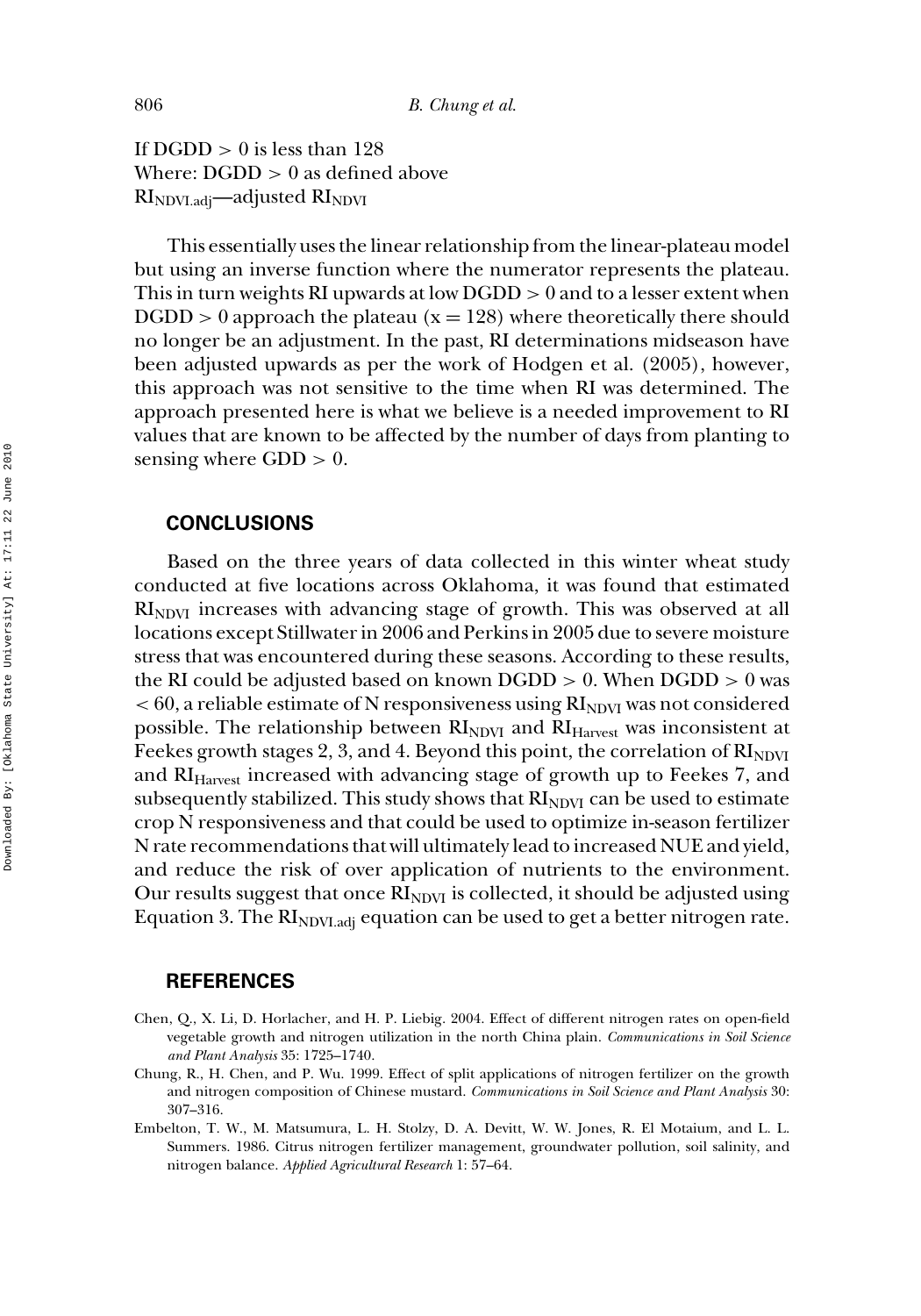- Filella, I., L. Serrano, J. Serra, and J. Penuelas. 1995. Evaluating wheat nitrogen status with canopy reflectance indices and discriminant analysis. *Crop Science* 35: 1400–1405.
- Flowers, M., R. Weisz, R. Heiniger, D. Osmond, and C. Crozier. 2004. In-season optimization and sitespecific nitrogen management for soft red winter wheat. *Agronomy Journal* 96: 124–134.
- Freeman, K. W., K. Girma, D. B. Arnall, R. W. Mullen, K. L. Martin, R. K. Teal, and W. R. Raun. 2007. By-plant prediction of corn forage biomass and nitrogen uptake at various growth stages using remote sensing and plant height. *Agronomy Journal* 99: 530–536.
- Garabet, S., J. Ryan, and M. Wood. 1998. Nitrogen and water effects on wheat yield in a Mediterraneantype climate: II. Fertilizer-use efficiency with labeled nitrogen. *Field Crops Research* 58: 213–221.
- Girma, K., S. L. Holtz, D. B. Arnall, B. S. Tubaña, and W. R. Raun. 2007. The Magruder Plots: Untangling the puzzle. *Agronomy Journal* 99: 1191–1198.
- Heilman, J. L., and M. R. Kress. 1987. Effect of vegetation on spectral irradiance at the soil surface. *Agronomy Journal* 79: 765–768.
- Hodgen, P. J., W. R. Raun, G. V. Johnson, R. K. Teal, K. W. Freeman, K. B. Brixey, K. L. Martin, J. B. Solie, and M. L. Stone. 2005. Relationship between response indices measured in-season and at harvest in winter wheat. *Journal of Plant Nutrition* 28: 221–235.
- Huete, A. R., R. D. Jackson, and D. F. Post. 1985. Spectral response of a plant canopy with different soil backgrounds. *Remote Sensing Environment* 17: 37–57.
- Huggins, D. R., and W. L. Pan. 1993. Nitrogen use efficiency component analysis: An evaluation of cropping system differences in productivity. *Agronomy Journal* 85: 898–905.
- Jaynes, D. B., J. L. Hatfield, and D. W. Meek. 1999. Water quality in Walnut Creek watershed: Herbicides and nitrate in surface waters. *Journal Environment Quality* 28: 45–59.
- Johnson, G. V., and W. R. Raun. 2003. Nitrogen response index as a guide to fertilizer management. *Journal of Plant Nutrition* 26: 249–262.
- Johnson, G. V., W. R. Raun, and R. W. Mullen. 2000. Nitrogen use efficiency as influenced by crop response index. In: *Agronomy Abstracts*, p. 291. Madison, WI: ASA, CSSA, and SSSA.
- Large, E. C. 1954. Growth stages in cereals: Illustration of Feekes scale. *Plant Pathology* 3: 128–129.
- Lukina, E. V., K. W. Freeman, K. J. Wynn, W. E. Thomason, R. W. Mullen, A. R. Klatt, G. V. Johnson, R. L. Elliott, M. L. Stone, J. B. Solie, and W. R. Raun. 2001. Nitrogen fertilization optimization algorithm based on in-season estimates of yield and plant nitrogen uptake. *Journal of Plant Nutrition* 24: 885–898.
- Lukina, E. V., W. R. Raun, M. L. Stone, J. B. Solie, G. V. Johnson, H. L. Lees, J. M. LaRuffa, and S. B. Phillips. 2000. Effect of row spacing growth stage, and nitrogen rate on spectral irradiance in winter wheat. *Journal of Plant Nutrition* 23: 103–122.
- Martin, K. L., K. Girma, K. W. Freeman, R. K. Teal, B. Tubaña, D. B. Arnall, B. Chung, O. Walsh, J. B. Solie, M. L. Stone, and W. R. Raun. 2007. Expression of variability in corn as influenced by growth stage using optical sensor measurements. *Agronomy Journal* 99: 384–389.
- Mitchell, J. K., G. F. McIsaac, S. E. Walker, and M. C. Hirschi. 2000. Nitrate in river and subsurface drainage flows from an east-central Illinois watershed. *Transactions of American Society of Agricultural Engineers* 43: 337–342.
- Morris, K. B., K. L. Martin, K. W. Freeman, R. K. Teal, D. B. Arnall, K. Desta, W. R. Raun, and J. B. Solie. 2006. Midseason recovery to nitrogen stress in winter wheat. *Journal of Plant Nutrition* 29: 727–745.
- Mullen, R. W., K. W. Freeman, W. R. Raun, G. V. Johnson, M. L. Stone, and J. B. Solie. 2003. Identifying an in-season response index and the potential to increase wheat yield with nitrogen. *Agronomy Journal* 95: 347–351.
- NUEweb. 2007. Facts and figures concerning nitrogen use efficiency (NUE): Precision sensing solutions for improved NUE in corn and wheat production systems. Available at: http://www. nue.okstate.edu/NUE Facts.htm (Accessed on December 26, 2007).
- Raun, W. R., and G. V. Johnson. 1999. Improving nitrogen use efficiency for cereal production. *Agronomy Journal* 91: 357–363.
- Raun, W. R., G. V. Johnson, M. L. Stone, J. B. Solie, E. V. Lukina, W. E. Thomason, and J. S. Schepers. 2001. In-season prediction of potential grain yield in winter wheat using canopy reflectance. *Agronomy Journal* 93: 131–138.
- Raun, W. R., J. B. Solie, G. V. Johnson, M. L. Stone, R. W. Mullen, K. W. Freeman, W. E. Thomason, and E. V. Lukina. 2002. Improving nitrogen use efficiency in cereal grain production with optical sensing and variable rate application. *Agronomy Journal* 94: 815–820.